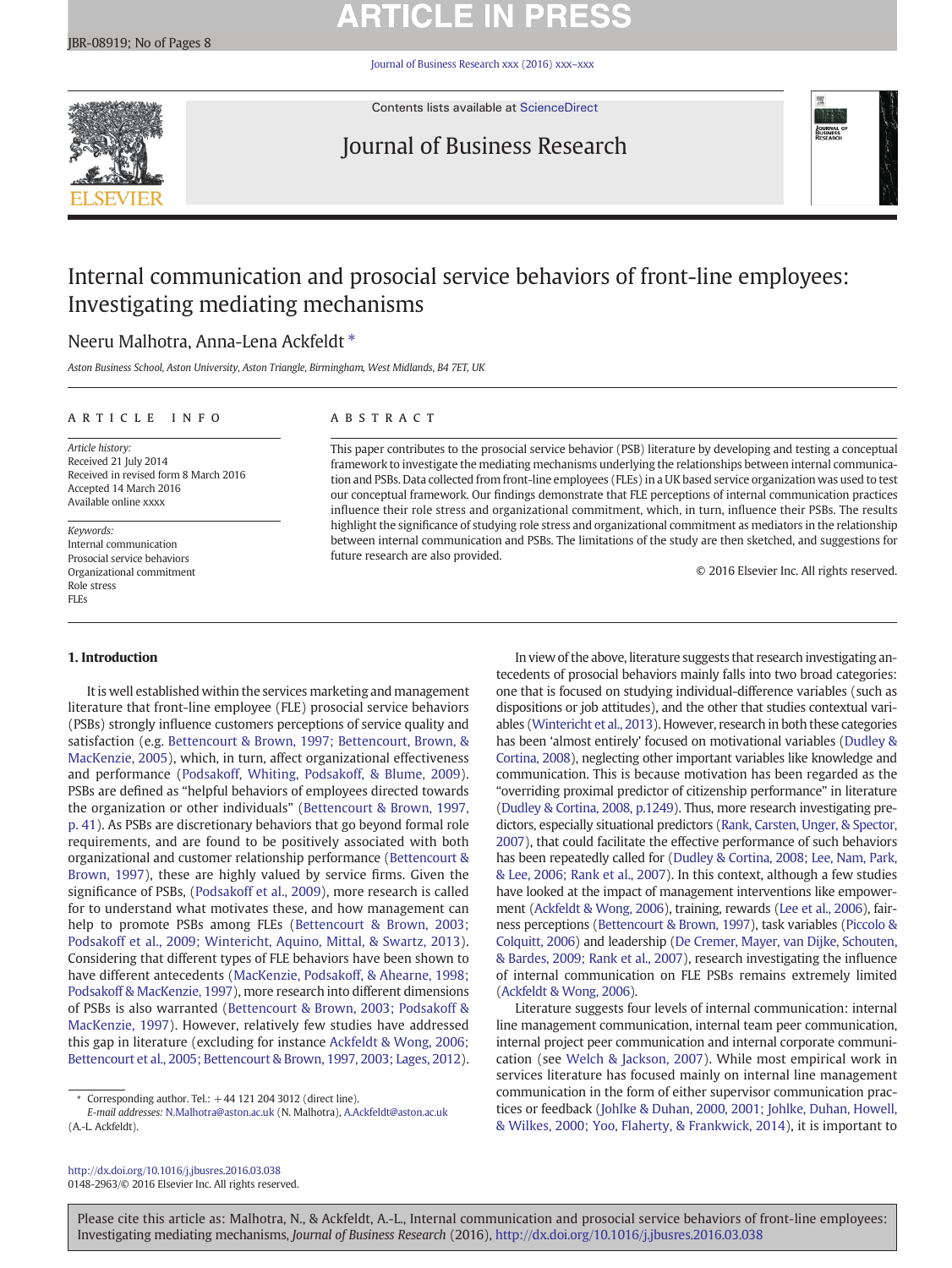study internal organizational communication (also known as internal corporate communication [\(Welch & Jackson, 2007](#page-7-0)) or management communication ([Ng, Butts, Vandenberg, DeJoy, & Wilson, 2006\)](#page-7-0)), as literature highlights "the need for organizations to recognize employees as a distinct public worthy of individualized attention" [\(Mishra et al.,](#page-7-0) [2014, p.185\)](#page-7-0). Because internal communication between the organization and its employees helps to engage employees' "intellectual and creative assets to produce value" [\(Quirke, 2008, p. 15](#page-7-0)), instills a sense of ownership in employees [\(Soupata, 2005](#page-7-0)), enhances employees' psychological attachment towards the organization and encourages them to contribute to organizational goals [\(Rousseau, 1998\)](#page-7-0), it is being increasingly recognized as "a vital issue requiring further research" [\(Hargie & Tourish, 2009, p. 419](#page-6-0)). Although internal marketing literature conceptually talks about the benefits of internal organizational communication for FLE performance (George, 1990; Rafi[q & Ahmed, 2000](#page-6-0)), empirical research verifying and testing its significance remains negligible ([Ng et al., 2006; Tkalac Ver](#page-7-0)čič, Verčič, & Sriramesh, 2012), especially for frontline PSBs as "extant services research focuses far more on managing customer relationships than on the dynamics of effectively supporting and developing the service personnel who interact with customers" [\(Ellinger et al., 2013, p.1124](#page-6-0)). As such, empirical research examining the significance and role of internal communication is warranted to help organizations understand how internal communication could foster an effective internal service climate that encourages and supports prosocial behaviors among FLEs, which are crucial for any service organization's success. Addressing such gaps in literature, we focus on organization's internal communication (hereinafter referred to as 'internal communication') in this study, which is defined as "the extent to which organizations provide organization-related information to their employees, such as information about changes in organizational policies and procedures, financial results, employee and group successes, and customer feedback" ([Ng et al.,](#page-7-0) [2006, pp. 476](#page-7-0)–77).

As empirical findings establishing the significance of internal communication for FLE performance are not only limited but also mixed (see [Ackfeldt & Wong, 2006; Carrière & Bourque, 2009; Ng et al.,](#page-6-0) [2006](#page-6-0)), research is required to gain a deeper understanding of the mechanisms by which internal communication may influence employee PSBs. Since PSBs are not so simple that anyone can do them effectively ([Dudley](#page-6-0) [& Cortina, 2008\)](#page-6-0), it would be useful to identify those variables and/or mechanisms that facilitate these behaviors in organizational settings [\(Podsakoff et al., 2009\)](#page-7-0). In this context, relatively little empirical research has centered attention on understanding other alternative mechanisms besides employee attitudes (e.g. [Ackfeldt & Wong, 2006; Lages, 2012;](#page-6-0) [Lee et al., 2006\)](#page-6-0). For instance, because role stress is inevitable in boundary-spanning roles ([Singh, 2000\)](#page-7-0), and can directly influence FLE behaviors and their attitudes ([Bettencourt & Brown, 2003](#page-6-0)), [Bettencourt](#page-6-0) [et al. \(2005\)](#page-6-0) suggest that future PSB research frameworks might benefit by incorporating FLE role stress to better understand the mechanisms by which PSBs could be developed. In particular, previous studies overlook PSB antecedents (such as internal communication and role stress), and the interrelationships among these key variables in a comprehensive framework to understand how internal communication could facilitate the development of PSBs among FLEs.

Drawing on attitude ([Bagozzi, 1992](#page-6-0)) and role [\(Solomon, Suprenant,](#page-7-0) [Czepiel, & Gutman, 1985; Walker, Churchill, & Ford, 1975](#page-7-0)) theories, we address the above notable gaps and multiple calls in the service management literature by developing and testing a research framework to understand how internal communication may influence PSBs. Particularly, we investigate the nature of relationships among internal communication, role stress and organizational commitment on two types of PSBs: extra-role customer service and cooperative behaviors. In this study, we specifically focus on these two types of PSBs, because both extra-role customer service behaviors and cooperation are discretionary behaviors with a strong flavor of service orientation that involve helping others with work-related problems, which are especially critical for the

success of service organizations ([Bettencourt & Brown, 1997;](#page-6-0) [MacKenzie et al., 1998](#page-6-0)). Our main argument is that internal communication plays a crucial role in positively influencing FLEs organizational commitment whilst simultaneously diminishing the negative effects of role stress, thereby enhancing FLE extra-role customer service and cooperative behaviors.

The remainder of our paper is organized as follows. We present the conceptual framework and develop the hypotheses in the next section. The methodology is then explained, followed by the findings of our study. Finally, the research findings are discussed along with the implications of the findings for theory and practice, the major limitations of the study, and recommendation for future research.

# 2. Conceptual framework and research hypotheses

PSBs may be directed at either customers or co-workers [\(Bettencourt & Brown, 1997](#page-6-0)). Extra-role customer service behaviors refer to discretionary behaviors of FLEs in serving customers that extend beyond their formal role requirements [\(Bettencourt & Brown, 1997](#page-6-0)). Cooperation refers to helpful behaviors of FLEs that are internally directed towards the organization, and towards other members of their immediate workgroup ([Bettencourt & Brown, 1997](#page-6-0)). Previous literature suggests that employee behaviors could be explained using both attitude and role theories. We develop our conceptual framework by integrating both these theories, which we describe below.

# 2.1. Attitude theory

[Bagozzi \(1992\)](#page-6-0) argues that self-regulatory processes guide behavior. Specifically, individuals assess situational conditions, which lead to emotions, and subsequently induce coping responses (behavior); thus, the sequence of appraisal processes or cognitive evaluations of events, emotional responses and behavior. For example, when one experiences a pleasant event, one feels a sense of satisfaction and joy, which leads one to attain the outcome ([Bagozzi, 1992](#page-6-0)). In contrast, when one experiences an unpleasant event, situation or outcomes, it leads to negative reactions such as dissatisfaction or distress, which in turn results in behaviors that are guided to reduce or eliminate the outcome. Based on attitude theory, our conceptual framework assumes that perceptions of internal communication (appraisal), leads to organizational commitment (emotional response), which then leads to employees engaging in PSBs directed towards colleagues (cooperation) and customers (extra-role service behavior).

# 2.2. Role theory

Role theory has been utilized to explain attitudes and behaviors by marketing researchers [\(Coeleho, Augost, & Lages, 2011](#page-6-0)). According to this theory, individual's perceptions of their role are determined by their perceived influences from role senders (such as supervisors and customers), and their own perceptions of how their role should be performed [\(Walker et al., 1975](#page-7-0)). Based on role theory, role ambiguity and role conflict have been identified as two key aspects of role stress. Role stress mainly results due to need for flexibility during interactions with customers and others in the role set [\(Singh, 1993](#page-7-0)), and may also be influenced by managerial actions, including "the extent to which managers clearly define priorities for employees, communicate activities to be performed, and articulate evaluation mechanisms" ([Coelho](#page-6-0) [et al., 2011, p. 33\)](#page-6-0).

Following role theory, effective internal communication between management and employees should reduce the role stress that employees perceive in their boundary-spanning positions, which also should enhance their organizational commitment and PSBs. However, attitude theory suggests that employee appraisals of the contextual factors (i.e. perceptions of internal communication practices) should influence their PSBs through the mediating mechanism of organizational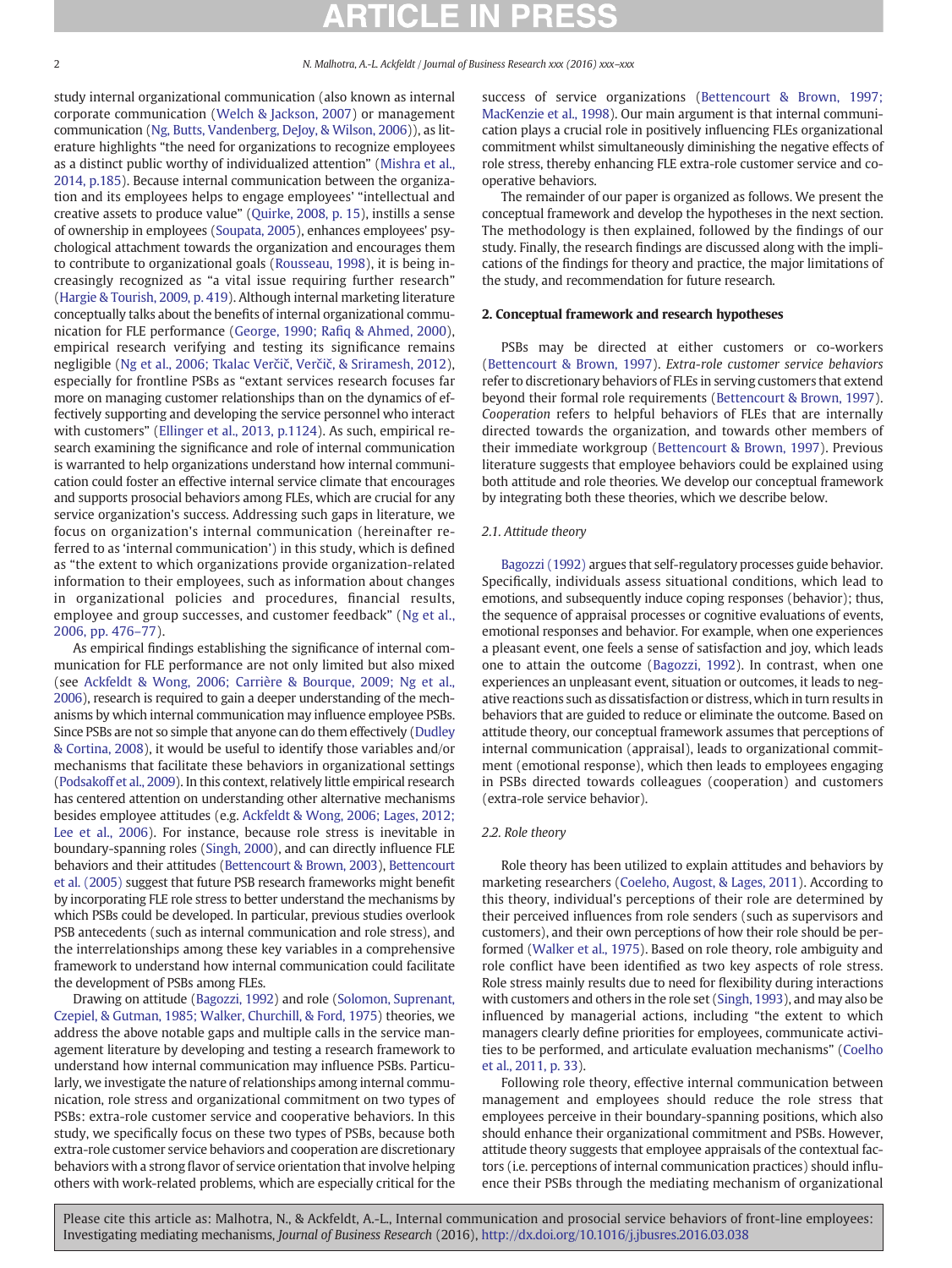commitment. Thus, drawing on attitude and role theories, our study proposes a conceptual framework (see Fig. 1), whereby both organizational commitment and role stress are expected to mediate the relationships between internal communication and extra-role customer service/cooperative behaviors. Attention now turns to the development of the research hypotheses that underpins the conceptual framework.

## 2.3. Research hypotheses

Organizational commitment may be regarded as the relative strength of individual employees' involvement with, loyalty to and identification with organizations [\(Allen & Meyer, 1990](#page-6-0)). Findings from many empirical studies have shown that organizational commitment is associated with numerous important outcomes, including reducing turnover and absenteeism, as well as increasing job performance, productivity levels and OCBs (e.g. [Ellinger et al., 2013; Lages, 2012; MacKenzie et al.,](#page-6-0) [1998\)](#page-6-0). It is, therefore, expected that committed employees are more likely to engage in extra-role service and cooperative behaviors [\(Ackfeldt & Wong, 2006; Bettencourt & Brown, 1997](#page-6-0)). We, consequently, propose that:

H1. Organizational commitment positively influences a) extra-role customer service and b) cooperative behaviors.

## 2.3.1. Role ambiguity and role conflict

It is well established that in their role as boundary-spanners, FLEs are susceptible to experiencing some level of role stress (e.g. [Ackfeldt &](#page-6-0) [Malhotra, 2013; Örtqvist & Wincent, 2006\)](#page-6-0). Role stress mainly comprises role ambiguity and role conflict [\(Örtqvist & Wincent, 2006;](#page-7-0) [Singh, 1998\)](#page-7-0). Role ambiguity refers to FLEs' perceptions of lack of clear and salient information, which they need to perform the job role adequately. Role conflict, on the other hand, occurs when a FLE perceives that the demands and expectations of two or more members of their role set (i.e. managers, supervisors, colleagues and customers) are incompatible or incongruent ([Agarwal & Ramaswami, 1993; Singh,](#page-6-0) [1998;](#page-6-0)). While role ambiguity enhances uncertainties associated with performing the role, conflicting expectations from different role partners makes it difficult for FLEs to decide how best to accomplish any task [\(Hartline & Ferrell, 1996\)](#page-6-0); both role ambiguity and role conflict are detrimental for service organizations [\(Mukherjee & Malhotra,](#page-7-0) [2006; Singh, 2000\)](#page-7-0).

Previous research demonstrates that role ambiguity and conflict are expected to be negatively correlated with FLE discretionary behaviors [\(Bettencourt & Brown, 2003; MacKenzie et al., 1998\)](#page-6-0). Researchers argue that FLEs experiencing high levels of role stress may perceive their organization as being unsupportive and unfair ([Addae &](#page-6-0) [Parboteeah, 2008\)](#page-6-0). Such employees are likely to "have a poor picture of how their tasks relate to other jobs, to people inside and outside the organization, and to the firm's overall goals" [\(Coeleho et al., 2011,](#page-6-0) [p. 34\)](#page-6-0). Therefore, role stressors are generally linked to behavioral withdrawals ([Bettencourt & Brown, 2003\)](#page-6-0). [Jex \(1998\)](#page-6-0) suggests that the negative effects of role stress on employee behaviors may be most evident in reduced contributions of extra-role behaviors or PSBs, because reducing PSBs does not threaten either their receipt of formal organizational rewards or their membership with the organization [\(Bettencourt &](#page-6-0) [Brown, 2003](#page-6-0)). In fact, reduced performance of employee discretionary behaviors is regarded as an early sign of behavioral withdrawal [\(MacKenzie et al., 1998\)](#page-7-0). FLEs who do not clearly understand the expectations of their multiple role partners along with their role requirements in terms of responsibilities, appraisal, rewards, and their degree of freedom during interactions with internal (colleagues) and external customers, are less likely to engage in discretionary behaviors. Thus, we hypothesize that:

H2. Role ambiguity is negatively related to a) extra-role customer service behaviors and b) cooperation.

H3. ole conflict is negatively related to a) extra-role customer service behaviors and b) cooperation.

Consistent with role theory, findings from past research shows a negative relationship between role stress and organizational commitment (e.g. [Ackfeldt & Malhotra, 2013; Örtqvist & Wincent, 2006\)](#page-6-0). The relationships between role ambiguity/role conflict and organizational commitment are based on the premise that individual FLEs work in an environment that is characterized by high role stress are less willing to get involved and emotionally attached with their organization [\(Örtqvist & Wincent, 2006\)](#page-7-0). In accordance with role episode model [\(Kahn, Wolf, Quinn, & Snoek, 1964](#page-6-0)), persistent role stressors are likely to overwhelm FLE's resources, and have a dysfunctional impact on FLEs' behavioral and psychological job outcomes, such as organizational commitment. FLEs experiencing high role stress tend to view the organization in adversarial terms, and are inclined to withdraw psychologically from it as they do not believe that their job provides



Fig. 1. Conceptual model.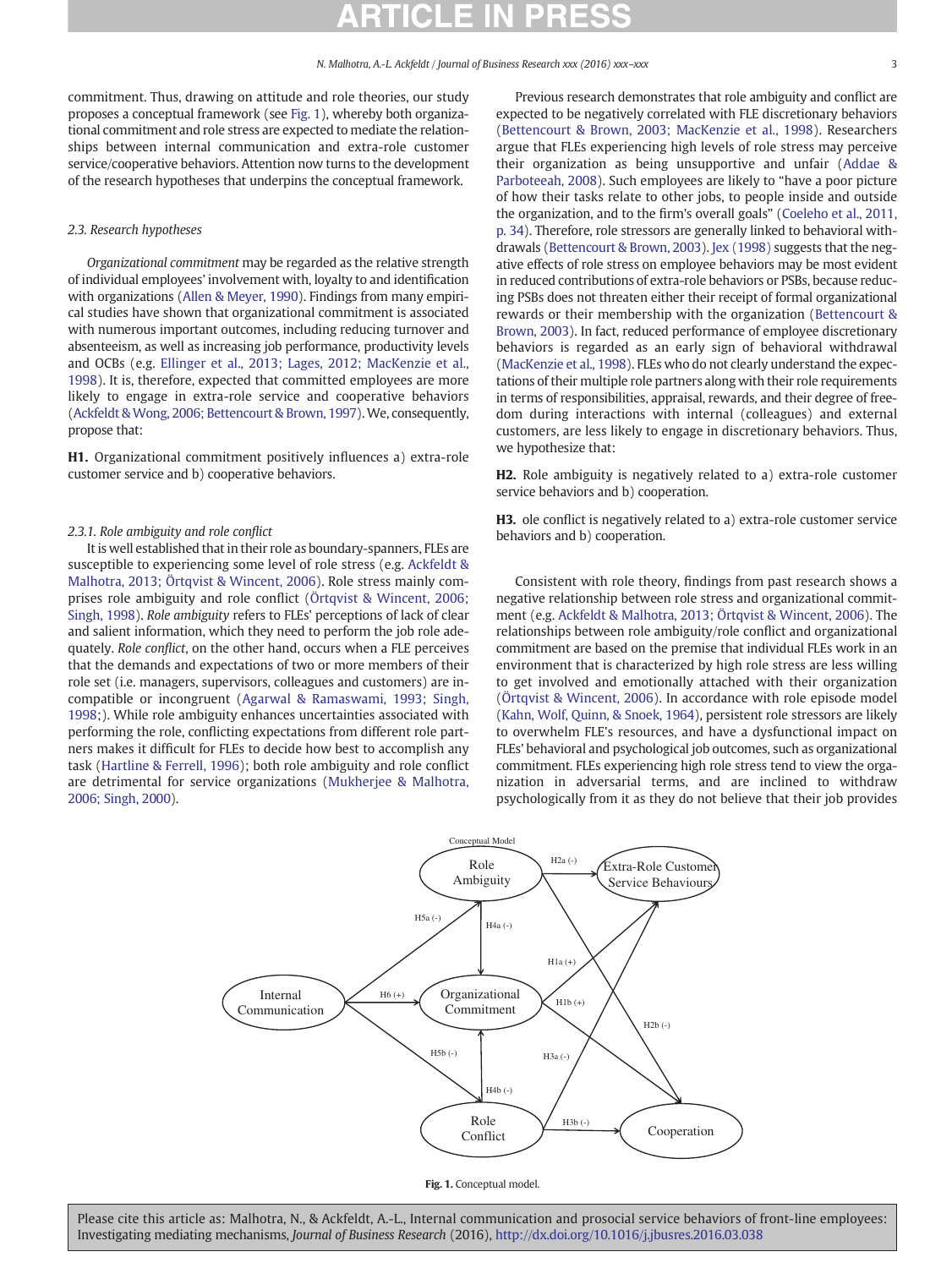them with a sense of accomplishment ([Singh, Goolsby, & Rhoads, 1994\)](#page-7-0). Accordingly, we hypothesize:

H4. a) Role ambiguity and b) role conflict are negatively related to organizational commitment.

Internal Communication is an important aspect of organizational communication, and is often perceived as a synonym for intraorganizational communication. Internal communication entails "all forms of communication within the organization" [\(Tkalac Ver](#page-7-0)čič et al., [2012, p. 225](#page-7-0)) that need to be conveyed in a way these are clearly under-stood by employees responsible for their implementation [\(Ng et al.,](#page-7-0) [2006\)](#page-7-0). Literature suggests that internal communication varies from informal chat and office gossip to formal corporate communication to all employees from senior management ([Welch, 2012](#page-7-0)). Here, we focus on formal corporate communication, because it reflects on management endeavors that enable FLEs to provide superior customer service [\(Mishra et al., 2014\)](#page-7-0). The importance of effective internal communication cannot be overstated. Internal communication aids in developing positive internal relationships by enabling communication between senior management and employees. Successful internal communication is vital, because it can "promote employee awareness of opportunities and threats, and develop employee understanding of their organization's changing priorities" ([Welch, 2012, p. 246](#page-7-0)). The key benefits of internal communication include improved productivity, reduced absenteeism, higher quality of services and products, increased levels of innovation, and reduced costs ([Clampitt & Downs, 1993; Tkalac Ver](#page-6-0)čič et al., 2012).

As service providers to both internal and external customers, FLEs require information on customer needs, about their organization, and on how their contribution is vital to the organization and its customers in order to be able to perform their jobs well ([Conduit & Mavondo,](#page-6-0) [2001; Ruck & Welch, 2012](#page-6-0)). Internal communication provides employees with the essential knowledge and skills about both their jobs and the organization, and enables them to become 'organizational advocates' [\(Grönstedt, 2000](#page-6-0)). Without effective internal communication, FLEs would lack the necessary knowledge and information, and would not feel confident in their jobs.

As discussed above, one of the objectives of internal communication is to improve the flow of all information to employees, which is likely to enhance role clarity. As role ambiguity is a function of lack of information and decision-making by employees ([Johlke & Duhan, 2000](#page-6-0)), management are able to reduce the role ambiguity that employees may experience by communicating pertinent and timely information relating to the organization, their jobs and customers' needs and wants ([Nelson, Brunetto, Farr-Wharton, & Ramsay, 2007\)](#page-7-0). Thus, FLEs who clearly understand their roles in terms of why and how their tasks fit into the organization's objectives and efforts should experience less role ambiguity [\(Johlke & Duhan, 2000](#page-6-0)).

Findings from empirical studies relating to the nature of the relationship between internal communication and role conflict are minimal. However, it is logical to assume that sufficient and timely knowledge and information provided to FLEs about the job, organization and its customers will enable them to better understand the expectations of their multiple role partners (e.g. customer and colleagues). Consequently, FLEs are likely to be more adept in deciding how best to perform their tasks in order to effectively satisfy their role partners. Thus, effective and timely internal communication is expected to abate the challenges posed by the inevitable role conflict experienced by FLEs in their boundary spanning positions ([Ackfeldt & Malhotra,](#page-6-0) [2013\)](#page-6-0). Hence, we hypothesize that:

H5. Internal communication is negatively related to a) role ambiguity and b) role conflict.

Among other various positive outcomes suggested by literature, internal communication has been found to influence organizational commitment positively [\(Carrière & Bourque, 2009; Ng et al., 2006](#page-6-0)). This is because internal communication increases employees' psychological attachment to their organization, as "it encourages employees to perceive themselves as core members of the organization and to contribute to the organization's goals" [\(Ng et al., 2006, p. 477](#page-7-0)). When employees do not get timely, accurate and relevant information from management, they are likely to feel more vulnerable and less trustworthy of management ([Thomas, Zolin, & Hartman, 2009\)](#page-7-0). In fact, literature establishes organizational commitment as "a by-product of the processes and policies that are designed to make the relationship satisfactory for both parties, such as open, appropriate, clear and timely communication" [\(Chia, 2005, p. 7](#page-6-0)). Hence, we hypothesize:

H6. Internal communication is positively related to organizational commitment.

# 3. Method

# 3.1. Context and sample

Data was collected in a UK travel service organization, which offers short cruises for travel and tourism purposes. The respondents work in a range of customer-contact roles, including sales, customer service desks, waiters, bar staff and cashiers. Although the services offered are routine and fairly standardized, the organizations customers are diverse (business and tourist passengers) with different needs and expectations of service. The organization communicates regularly with its employees using various forms of internal communication (i.e. weekly newsletters, internal memos and departmental meetings to inform the employees about departmental plans, job requirements, and up-dates in HR polices). Before the data collection started, management pre-announced the study in internal memos. Participation in the study was also encouraged by further endorsing the study in the weekly newsletter and departmental meetings. Thus, the organization's internal communications channels were fully utilized to encourage participation in the study.

A survey packet was distributed to 520 FLEs through the organization's internal mail system. The survey packet contained a cover letter from the researcher, a self-completion survey, and a freepost envelope addressed to the researcher. The cover letter explained the academic study, and that it was supported by management. It also provided information about how to complete the questionnaire, that there were no right or wrong answer to the statements, and assurances were made that respondents would remain anonymous as the survey was mailed directly to the researcher. The cover letter was, consequently, designed to control for common method bias ([Podsakoff, MacKenzie,](#page-7-0) [Podsakoff, & Lee, 2003\)](#page-7-0). The conceptual framework of the study was not revealed to further reduce such bias. To improve the response rate, a reminder was placed in the internal newsletter the week after initial distribution. Three weeks after the first survey packet was distributed, a second one was mailed out.

188 questionnaires were returned, but four questionnaires were excluded due to high levels of missing data. We were left with 184 usable questionnaires, i.e. an effective response rate of 34.6% that is in line with previous research on FLEs (c.f. [Lages, 2012\)](#page-6-0). In terms of demographic characteristics of respondents, 65% are men. 57% are in the 18 to 35 age bracket. 91% are tenured, and 38% have 10 years or more experience with the organization. The majority of respondents are team members, 68.6%, with a roughly equal proportion of male and female FLEs, and 93.4% of supervisory/managerial positions are held by men.

We tested for non-response bias by comparing early and late respondents on measured demographic characteristics ([Armstrong &](#page-6-0) [Overton, 1977](#page-6-0)). There were no significant differences in the gender, age, education, tenure or organizational position of early and late respondents. The findings of the non-response bias tests suggest this issue is not significant.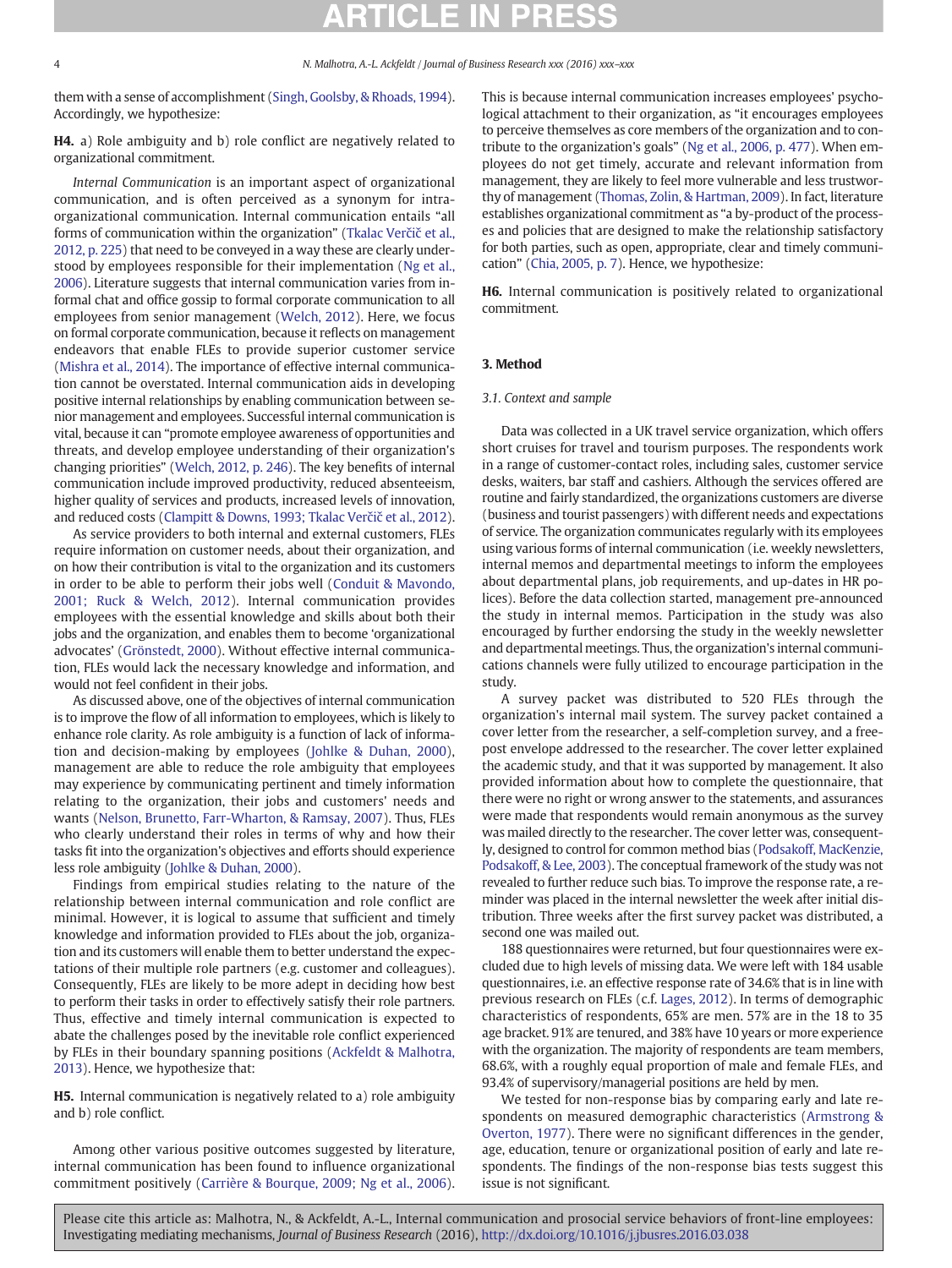# 3.2. Measures

In order to be consistent with the literature, multi-item measures used in the survey were the drawn and adapted from existing scales that have been used in services contexts. Extra-role customer service and cooperation behavior were measured using the scales from [Bettencourt and Brown \(1997\)](#page-6-0) and [Ackfeldt and Wong \(2006\).](#page-6-0) Organizational commitment was measured using the affective commitment scale by [Allen and Meyer \(1990\)](#page-6-0). Role ambiguity and role conflict scales were adapted from [Rizzo, House, and Lirtzman \(1970\)](#page-7-0) and [Agarwal and Ramaswami \(1993\).](#page-6-0) Finally, internal communication was measured using a modified and shortened version of [Clampitt and](#page-6-0) [Downs \(1993\)](#page-6-0) communication scale, as used by [Conduit and Mavondo](#page-6-0) [\(2001\)](#page-6-0). This scale comprises three dimensions: Organizational perspective, which refers to the broadest kind of information about the organization as a whole that the employees receive. It includes items on notification about important changes in the organization, information about its financial position, and overall policies and goals. Organizational integration refers to the degree to which employees receive information about the immediate work environment, such as information about departmental plans, the requirements of their jobs, and other personnel news. Media quality deals with the extent to which meetings are well organized, written directions and guidelines are clear and concise, and the degree to which the amount of written communication (i.e. newsletters, brochures, magazines, and internal memos) is adequate. All constructs are measured on 7-point Likert-type scales, anchored by " $1 =$  strongly disagree" and " $7 =$  strongly agree".

## 4. Data analysis

## 4.1. Measurement and structural models

Latent variable structural equation modeling (SEM) using AMOS 20.0 ([Arbuckle, 2011](#page-6-0)) was adopted as the method of analysis for this study. SEM is considered to be an appropriate technique for empirical model building [\(Bollen & Long, 1993](#page-6-0)) because it permits the simultaneous estimation of multiple and interrelated dependence relationships [\(Fornell & Larcker, 1981\)](#page-6-0) whilst accounting for measurement error in the estimation process ([Hair, Anderson, Tatham, & Black, 1998\)](#page-6-0). To assess the measurement properties, the items were first subjected to a confirmatory factor analysis (CFA). The fit statistics for the CFA model are as follows:  $CFI = .92$ ,  $TLI = .91$ ,  $IF = .92$ , RMSEA = .05. Our results indicate that internal communication emerged as a uni-dimensional construct with all three dimensions loading on a single factor. Because all factor loadings are strongly significant and the composite reliability for the scales exceed .70 (range from .72 to .91), internal consistency and convergent validity of the scales is supported. There is also evidence of discriminant validity ([Fornell & Larcker, 1981\)](#page-6-0). Refer to Table 1 for the correlations, means, standard deviation, composite reliability, AVE and Cronbach's Alpha for the scales used in this study.

### Table 1

Means, standard deviation, composite reliability, average variance extract, cronbach's α, squared correlations and inter-correlations.

|              |      |  |  |                          | 6.                                                                                                                                                                                                                                                                           |
|--------------|------|--|--|--------------------------|------------------------------------------------------------------------------------------------------------------------------------------------------------------------------------------------------------------------------------------------------------------------------|
|              |      |  |  |                          |                                                                                                                                                                                                                                                                              |
|              |      |  |  | $.00 \quad .07$          |                                                                                                                                                                                                                                                                              |
| 3.0C<br>4.08 |      |  |  | .03. .23                 |                                                                                                                                                                                                                                                                              |
|              |      |  |  |                          |                                                                                                                                                                                                                                                                              |
| 4.24         |      |  |  |                          |                                                                                                                                                                                                                                                                              |
|              |      |  |  |                          |                                                                                                                                                                                                                                                                              |
|              | 4.42 |  |  | 1.36 .89 .57 .29 .25 .88 | Means SD CR AVE 1, 2, 3, 4, 5,<br>1.ERCS 5.69 87 85 59 87 35 08 18 01 08<br>2.COOP 5.69 .72 .76 .40 .59 . <b>80</b> .06 .27<br>$.00\,$<br>4.RA 2.14 1.04 78 65 - 42 - 52 - 07 77 01 08<br>1.06 .72 .47 .01 -.07 -.18 .10 .72 .08<br>$1.09$ .91 .50 .28 .26 .48 -.28 -.28 .92 |

Note:  $N = 180$ , Cronbach's  $\alpha$  in bold on the cross-diagonal, squared correlations above the diagonal, Abbreviations:  $SD =$  standard deviation,  $CR =$  composite reliability,  $AVE =$ average variance extracted,  $ERCS = extra$ -role customer service,  $COOP =$  cooperative behaviors,  $OC =$  organizational commitment,  $RA =$  role ambiguity,  $RC =$  role conflict,  $IC =$ internal communication.

Harman's single-factor test was also performed, and we also ran single-factor confirmatory analysis (using AMOS 20.0) with all items loading on a single common method variance factor to assess whether common method variance (CMV) is a concern. 23.3% of the variance was explained by Harman's single-factor. The fit indices of the resulting single-factor CFA (CFI = .50, TLI = .47, IFI = .51, RMSEA = .13) indicates that the six constructs in the conceptual framework are different, and CMV is not a major concern. We also employed the marker variable technique [\(Lindell & Whitney, 2001\)](#page-6-0). A marker variable is one that is theoretically unrelated with one or more research variables of interest in the study. As such, CMV can be indicated based on the correlation between the marker variable and the research variables [\(Malhotra, Kim, &](#page-7-0) [Patil, 2006](#page-7-0)). We included 'social desirability' as marker variable in our study, which is measured by 5 items [\(Hays, Hayashi, & Stewart, 1989](#page-6-0)). The correlations matrix indicates that the marker variable is found to be unrelated to all  $(-.02 \text{ to } -.13; \text{ p} > .05)$  but one research variable where the correlation was found to be low (.19). We also included the marker variable in our measurement model and compared the two models, with and without the marker variable. The results remained stable as none of the significant correlations became insignificant, indicating that CMV is not a major concern in our study. Attention now turns to the testing the hypotheses, i.e. the estimation of the structural model.

The model fit statistics of the structural model are as follows: CMIN =  $611.48$ , DF = 395, p < .000, CFI = .91, TLI = .90, IFI = .91,  $RMSEA = .06$ . The standardized parameter estimates for the structural model and significance levels are reported in Table 2. In support of hypotheses 1a and 1b, the relationships between organizational commitment and extra-role customer service (.32,  $\rho \le .01$ ) and cooperative (.27,  $\rho \leq .01$ ) behaviors are positive and significant. As predicted in hypotheses 2a and 2b, role ambiguity has strong negative relationships with extra-role customer service ( $-.48$ ,  $\rho \le .01$ ) and cooperative (−.65, ρ ≤ .01) behaviors. Hypotheses 3a and 3b are rejected, because the proposed negative relationships between role conflict and extra-role customer service and cooperative behaviors are not supported. However, both parameter estimates are positive and significant (.22,  $\rho < .01$ ; .15,  $\rho < .10$ ), although the relationship between role conflict and cooperative behaviors is somewhat weak at  $\rho < 10$ . Hypotheses 4a and 4b are rejected, because the proposed effects of role

Table 2

Hypotheses, standardized parameter estimates and significance levels.

|                  | Path                                                              | Std.<br>estimate | ρ   |           |
|------------------|-------------------------------------------------------------------|------------------|-----|-----------|
| H <sub>1</sub> a | Organizational commitment $\rightarrow$ ERCS                      | .32              | *** | S         |
| H <sub>1</sub> b | Organizational commitment $\rightarrow$ COOP                      | .27              | *** | S         |
| H <sub>2</sub> a | Role ambiguity $\rightarrow$ ERCS                                 | $-.48$           | *** | S         |
| H2b              | Role ambiguity $\rightarrow$ COOP                                 | $-.65$           | *** | S         |
| H3a              | Role conflict $\rightarrow$ ERCS                                  | .22              | *** | $R (+ve)$ |
| H <sub>3</sub> b | Role conflict $\rightarrow$ COOP                                  | .15              | *   | $R (+ve)$ |
| H4a              | Role ambiguity $\rightarrow$ organizational<br>commitment         |                  |     | <b>NS</b> |
| H4b              | Role conflict $\rightarrow$ organizational<br>commitment          |                  |     | <b>NS</b> |
| H5a              | Internal communication $\rightarrow$ role<br>ambiguity            | $-.41$           | *** | S         |
| H5h              | Internal communication $\rightarrow$ role<br>conflict             | $-.35$           | *** | S         |
| H <sub>6</sub>   | Internal communication $\rightarrow$<br>organizational commitment | .49              | *** | S         |
|                  | $R^2$ –ERCS                                                       | .39              |     |           |
|                  | $R^2$ –COOP                                                       | .54              |     |           |
|                  | $R^2$ -organizational commitment                                  | .24              |     |           |
|                  | $R^2$ -role ambiguity                                             | .17              |     |           |
|                  | $R^2$ -role conflict                                              | .12              |     |           |

Notes: Model fit: CMIN/DF =  $611.48/395 = 1.55$ , CFI = .91, TLI = .90, IFI = .91,  $RMSEA = .06$ :

\*\*\* $\rho$  ≤ 0.01, \*\* $\rho$  ≤ 0.05, \* $\rho$  ≤ 0.10, Abbreviations: NS = non-significant, S = supported, R = rejected,  $ERCS = extra-role customer service behaviors, COOP = cooperative behaviors,$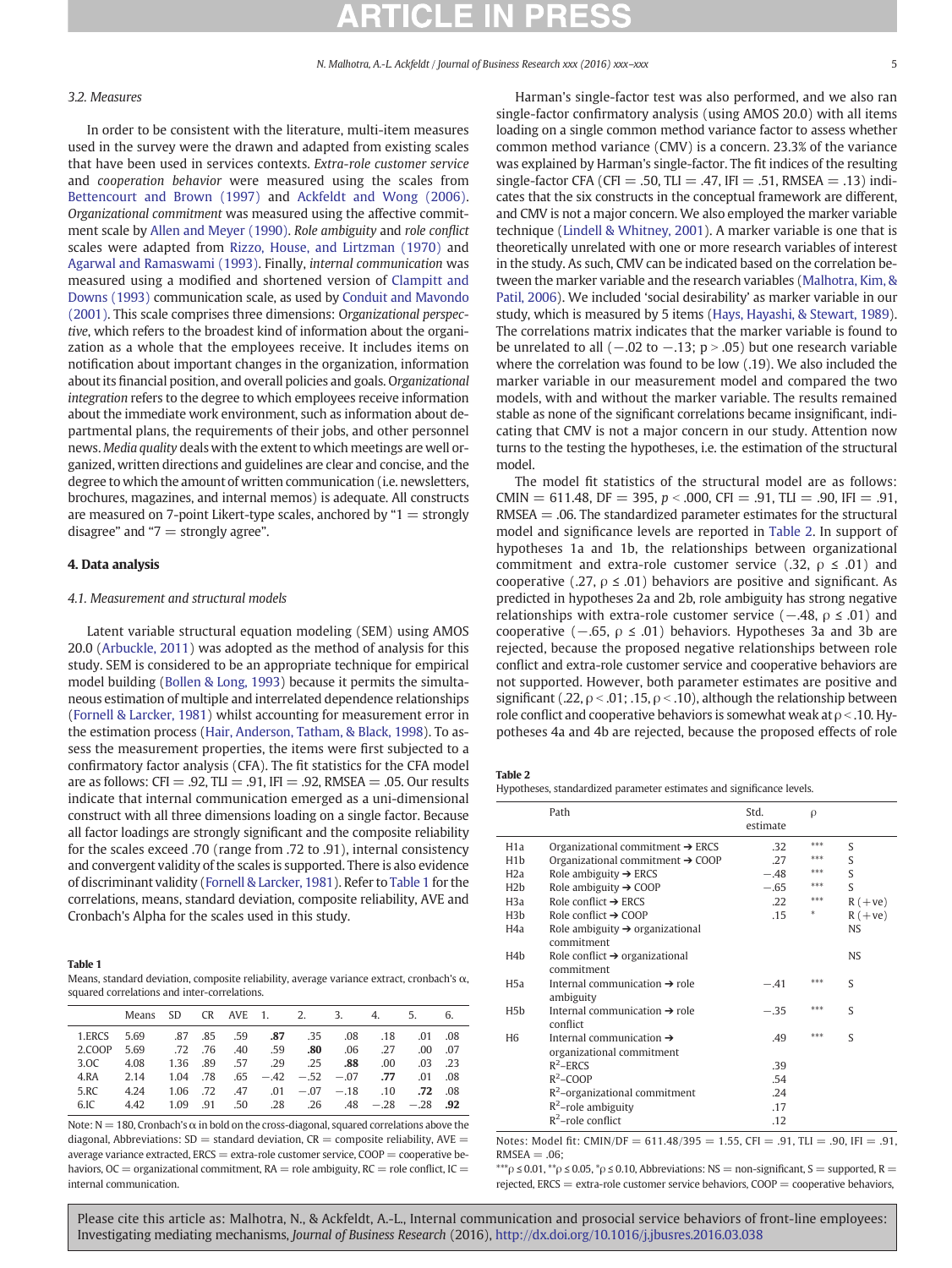ambiguity/conflict on organizational commitment are non-significant (.15 respectively  $-06$ ;  $\rho > .01$ ). Internal communication does not significantly influence either extra-role customer service or cooperation behaviors ( $-0.05$ ,  $\rho > 0.10$ ;  $-0.05$ ;  $\rho > 0.10$ ). Thus, hypotheses 5a and 5b are not supported. Consistent with hypotheses 6, the relationship between internal communication and organizational commitment is strongly positive (.49,  $\rho < .01$ ). Thus, the results of the structural model broadly support our conceptual framework.

We also tested for mediation effects using bootstrapping analysis in AMOS, which is preferred to Sobel tests as the latter has its limitations because it assumes the sampling distribution of the indirect effect to be normal (e.g. [Hayes, 2009; Preacher & Hayes, 2004; Zhao, Lynch, &](#page-6-0) [Qimei, 2010\)](#page-6-0).We tested the significance of indirect effects as recent literature indicates that the only requirement qualifying mediation is the significance of indirect effects ([Zhao et al., 2010](#page-7-0)). The results (see Table 3) demonstrate that all indirect effects except one are significant thereby establishing mediation. In all these cases, we also found evidence of full mediation [\(Baron & Kenny, 1986](#page-6-0)).

## 5. Discussions, limitations, future research and conclusions

Our study significantly contributes to service management literature by investigating the impact of organization's internal communication on the two types of PSBs, incorporating the mediating mechanisms of role stress and organizational commitment in a single parsimonious framework. While previous empirical studies have found direct effects of supervisor communication practices on employees' job performance (see [Johlke & Duhan, 2000; Johlke et al., 2000](#page-6-0)), our findings indicate that organization-related information provided by organization's internal communication system influences their prosocial behaviors indirectly. Moreover, in contrast with previous findings that did not find role ambiguity to mediate the effects of supervisor communication practices on employee job outcomes ([Johlke & Duhan, 2000\)](#page-6-0), our findings demonstrate role stress and commitment to fully mediate the link between organizational internal communication and PSBs. As such, our findings provide useful insights on the mediating mechanisms by which organization's internal communication influences PSBs. Reinforcing the contention in literature that the link between management practices and employee performance may be better explained by mediating variables ([Batt, 2002; Ellinger et al., 2013\)](#page-6-0), our results highlight the significance of studying role stress and organizational commitment as mediators in the relationship between internal communication and PSBs. This useful finding implies that different levels of internal communication practices can impact employee outcomes differently. While line management communication or the communication between employees and their immediate line manager influences employee outcomes directly, the impact of organization's internal communication on PSBs seems to be rather indirect.

Previous empirical research on the relationship between internal communication and organizational commitment has been limited and equivocal (see [Ackfeldt & Wong, 2006; Ng et al., 2006](#page-6-0)), but our results fully support this link. Internal communication practices demonstrate and reinforce organizational support and care towards its employees, and help FLEs identify with their organization and its goals, thereby eliciting a sense of belonging towards their organization.

Consistent with previous research on supervisor communication practices [\(Johlke et al., 2000; Nelson et al., 2007\)](#page-6-0), the proposed links between organization's internal communication and role ambiguity/conflict are found to be negative. Our findings demonstrate that availability of pertinent information from the organization enables FLEs to better understand how to perform their jobs well [\(Nelson](#page-7-0) [et al., 2007](#page-7-0)). Because internal communication enhances FLEs knowledge of their jobs and the organization, it helps FLEs in coping with the inherent challenges of their boundary-spanning positions by reducing uncertainties about their roles and responsibilities, and thereby diminishing their role stress.

Consistent with attitude theory, organizational commitment is found to exert a strong, positive influence on both extra-role customer service and cooperative behaviors. Thus, FLEs who are psychologically attached to the organization and identify with its goals tend to go beyond their call of duty to help out their customers and colleagues. Similarly, in line with role theory, the negative relationships between role ambiguity and extra-role customer service and cooperative behaviors are strongly supported. This indicates that FLEs who are unclear about their roles and responsibilities are dissuaded from engaging in any form of discretionary behavior.

However, the relationships between role conflict and extra-role customer service and cooperative behaviors are positive in this study. Although previous findings with respect to the effects of role conflict on employee behavior and performance have been mixed (see [Coeleho](#page-6-0) [et al., 2011\)](#page-6-0), our findings lend support for a positive relationship rather than a negative one. In this context, our findings demonstrate that the positive effects of role conflict are more significant for extra-role customer service ( $ρ < .01$ ) as compared to cooperative behavior ( $ρ < .10$ ). Thus, the challenges induced by role conflict seem to be particularly useful for FLEs when dealing with customers rather than colleagues. Possibly, as role conflict is inevitable in front-line jobs, FLEs cope with it by being more creative in approaching task challenges [\(Coeleho](#page-6-0) [et al., 2011](#page-6-0)) and look out for constructive solutions ([Goolsby, 1992](#page-6-0)) that can address perceived incompatibility among the expectations of their role partners (like customers and fellow colleagues). In this context, our findings indicate that one such solution seems to be engaging in extra-role behaviors/PSBs [\(Bettencourt & Brown, 2003](#page-6-0)). Because customers represent the central focus of FLEs' efforts and are the key source of firm's revenue [\(Johlke et al., 2000](#page-6-0)), when faced with role conflict, FLEs work hard and travel the extra mile to especially satisfy the demands and expectations of their customers, as role conflict significantly enhances their extra-role customer service behaviors.

In contrast with most previous findings ([Örtqvist & Wincent, 2006;](#page-7-0) [Singh, 1998\)](#page-7-0), our findings indicate that role stress does not have a significant relationship with organizational commitment, thereby, indicating that role stress has a direct impact on PSBs rather than an indirect one. Possibly, as role stress increases, employee behaviors become inefficient, misdirected, or insufficient ([Michaels, Day, & Joachimsthaler,](#page-7-0)

|--|--|--|

| Mediation analysis. |  |  |
|---------------------|--|--|
|                     |  |  |

| Relationship | Direct effect (without mediator) std.<br>reg. coefficient ( $\rho$ -value) | Direct effect (with mediator) std.<br>reg. coefficient ( $\rho$ -value) | Indirect effect std. reg. coefficient<br>$(\rho$ -value) | Mediation      |
|--------------|----------------------------------------------------------------------------|-------------------------------------------------------------------------|----------------------------------------------------------|----------------|
| IC-RC-ERCS   | .28 ( $\rho$ < .001)                                                       | .03 ( $\rho$ > .10)                                                     | $-.07$ ( $\rho < .05$ )                                  | $S^*$          |
| IC-RC-COOP   | .35 ( $\rho$ < .001)                                                       | .02 ( $\rho > .10$ )                                                    | $-.05$ ( $\rho > .10$ )                                  | <b>NS</b>      |
| IC-RA-ERCS   | .28 ( $\rho$ < .001)                                                       | $-.05$ ( $\rho$ > .10)                                                  | .30 ( $\rho$ < .01)                                      | $\mathsf{S}^*$ |
| IC-RA-COOP   | .35 ( $\rho$ < .001)                                                       | $-.08$ ( $\rho$ > .10)                                                  | .22 ( $\rho$ < .01)                                      | $S^*$          |
| IC-AC-ERCS   | .28 ( $\rho$ < .001)                                                       | $-.01(\rho>.10)$                                                        | .15 ( $\rho$ < .01)                                      | $S^*$          |
| IC-AC-COOP   | .35 ( $\rho$ < .001)                                                       | $-.02$ ( $\rho$ > .10)                                                  | .17 ( $\rho$ < .01)                                      | $\mathsf{C}^*$ |

Abbreviations: IC = internal communication, RC = role conflict, RA = role ambiguity, AC = affective organizational commitment, ERCS = extra-role customer service behaviors, COOP = cooperative behaviors,  $S =$  significant,  $NS =$  non-significant, and  $*$  results support full mediation.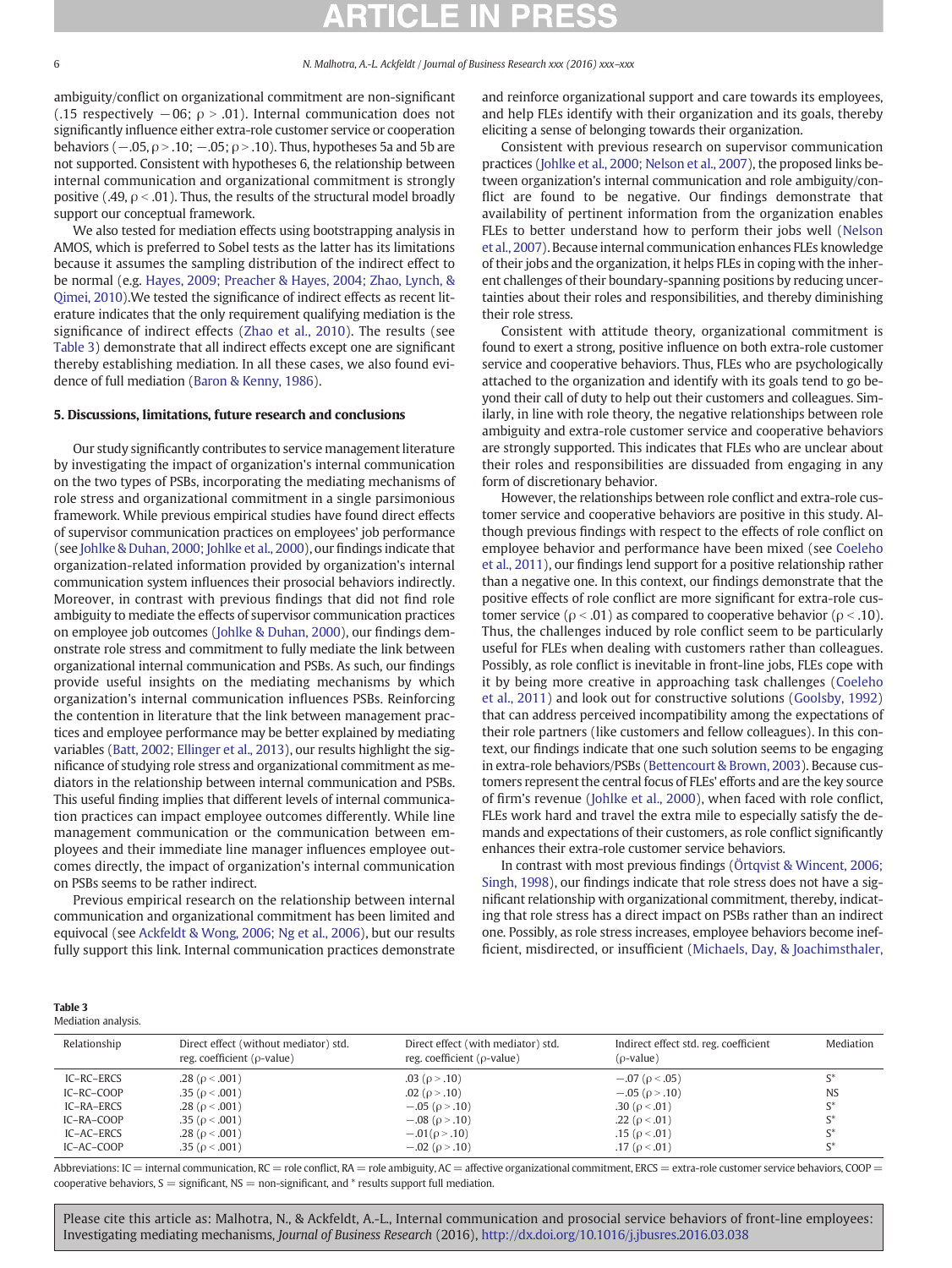# CLE

### N. Malhotra, A.-L. Ackfeldt / Journal of Business Research xxx (2016) xxx–xxx 7

<span id="page-6-0"></span>[1987](#page-7-0)). Thus, role stress seems to exert an immediate direct negative impact on PSBs. The crucial role played by internal communication in positively enhancing organizational commitment on the one hand, and diminishing the effects of role stress on the other, may also be responsible for this insignificant relationship. However, future research should test this relationship further.

From a managerial perspective, our findings indicate that customercontact service organizations wishing to engage their FLEs in PSBs must pay attention to improving the quality of internal communication with their FLEs. Effective communication of organization-related information significantly influences employees' psychological attachment towards their organization and enhances their commitment, which, in turn, spurs their discretionary behaviors towards both fellow colleagues and customers. Besides enhancing organizational commitment, it also diminishes FLE role stress regarding their roles and responsibilities. Although role ambiguity is detrimental and influences PSBs negatively, our findings indicate that some role conflict is beneficial as it seems to boost PSBs. Hence, managers should craft the internal communication practices with circumspection as too much information might actually take away the challenges induced by role conflict that is required to stimulate FLE discretionary customer service behaviors and good citizenship.

There are some limitations of our study that should be considered. This study is based on self-reported, cross-sectional data. Consistent with literature that advocates CMV problem to be less of a concern in mono-method studies [\(Spector, 2006](#page-7-0)), our CMV tests demonstrate that it is not a problem in this study. However, future studies should aim for longitudinal designs. It may also be prudent to include supervisory evaluations of FLE PSBs to validate our findings. Also, data collected from cross-cultural contexts [\(Podsakoff et al., 2009](#page-7-0)) across a range of service organizations in multiple service industries may enhance the generalizability of our findings (Lages, 2012).

Future research might also incorporate alternate mechanisms and boundary conditions to shed more light on the processes by which internal communication influences employee job attitudes and behaviors. It might help to study different dimensions/levels of internal communication in tandem to demonstrate any potential trade-offs between internal and external PSBs. Although internal communication is found to influence FLE role stress negatively, our findings also indicate that some role conflict is actually desirable for stimulating PSBs. Hence, it would be useful to further probe into the internal communication-role stress-PSB relationships. Finally, in future, the model could be extended to incorporate other important consequences like employee turnover, service quality and customer satisfaction to gain an in-depth understanding of the significance of internal communication and PSBs for both internal as well as external customers.

In conclusion, our study highlights the importance of organization's internal communication, and is likely to stimulate future research attention on further understanding the significance and role of internal communication in services. The study's key theoretical contribution to the services literature lies in the integration of attitude and role theories to explain the mediating mechanisms by which internal communication influences PSBs. As such, the study findings may be beneficial for both academics and practitioners in understanding the nature and role of internal communication for improving FLE prosocial service behaviors.

## References

- Ackfeldt, A. -L., & Malhotra, N. (2013). [Revisiting the role stress-commitment relation](http://refhub.elsevier.com/S0148-2963(16)30058-3/rf0005)[ship: Can managerial interventions help?](http://refhub.elsevier.com/S0148-2963(16)30058-3/rf0005) European Journal of Marketing, 47(3/4), 353–[374.](http://refhub.elsevier.com/S0148-2963(16)30058-3/rf0005)
- Ackfeldt, A. -L., & Wong, V. (2006). [The antecedents of Prosocial Service behaviours: An](http://refhub.elsevier.com/S0148-2963(16)30058-3/rf0010) empirical investigation. [The Service Industries Journal](http://refhub.elsevier.com/S0148-2963(16)30058-3/rf0010), 26(7), 727–745.
- Addae, Helena M., & Parboteeah, K. Praveen (2008). [Role stressors and organizational](http://refhub.elsevier.com/S0148-2963(16)30058-3/rf0015) [commitment: Public sector employment in St Lucia.](http://refhub.elsevier.com/S0148-2963(16)30058-3/rf0015) International Journal of [Manpower](http://refhub.elsevier.com/S0148-2963(16)30058-3/rf0015), 29(6), 567–582.
- Agarwal, S., & Ramaswami, S. N. (1993). [Affective organizational commitment of sales-](http://refhub.elsevier.com/S0148-2963(16)30058-3/rf0020)people: An expanded model. [Journal of Personal Selling & Sales Management](http://refhub.elsevier.com/S0148-2963(16)30058-3/rf0020), XIII(2), 49–[70.](http://refhub.elsevier.com/S0148-2963(16)30058-3/rf0020)
- Allen, N. J., & Meyer, J. P. (1990). [The measurement and antecedents of affective, contin](http://refhub.elsevier.com/S0148-2963(16)30058-3/rf0025)[uance and normative commitment in the organization.](http://refhub.elsevier.com/S0148-2963(16)30058-3/rf0025) Journal of Occupational [Psychology](http://refhub.elsevier.com/S0148-2963(16)30058-3/rf0025), 63, 1–18.
- Arbuckle, J. L. (2011). [Amos \(version 20.0\) \[computer program\].](http://refhub.elsevier.com/S0148-2963(16)30058-3/rf0030) Chicago: SPSS.
- Armstrong, J. S., & Overton, T. S. (1977). [Estimating nonresponse bias in mail surveys.](http://refhub.elsevier.com/S0148-2963(16)30058-3/rf0035) [Journal of Marketing Research](http://refhub.elsevier.com/S0148-2963(16)30058-3/rf0035), XIV(August 1977), 396–402.
- Bagozzi, R. P. (1992). [The self-regulation of attitudes, intentions, and behavior.](http://refhub.elsevier.com/S0148-2963(16)30058-3/rf0040) Social [Psychology Quarterly](http://refhub.elsevier.com/S0148-2963(16)30058-3/rf0040), 55(2), 178–204.
- Baron, R. M., & Kenny, D. A. (1986). The moderator–[mediator variable distinction in social](http://refhub.elsevier.com/S0148-2963(16)30058-3/rf0045) [psychological research: Conceptual, strategic, and statistical considerations.](http://refhub.elsevier.com/S0148-2963(16)30058-3/rf0045) Journal of [Personality and Social Psychology](http://refhub.elsevier.com/S0148-2963(16)30058-3/rf0045), 51(6), 1173–1182.
- Batt, R. (2002). [Managing customer services: Human resource practices, quit rates, and](http://refhub.elsevier.com/S0148-2963(16)30058-3/rf0050) sales growth. [Academy of Management Journal](http://refhub.elsevier.com/S0148-2963(16)30058-3/rf0050), 45(3), 587–597.
- Bettencourt, L. A., & Brown, S. W. (1997). [Contact employees: Relationships among work](http://refhub.elsevier.com/S0148-2963(16)30058-3/rf0055)[place fairness, job satisfaction and Prosocial Service behaviors.](http://refhub.elsevier.com/S0148-2963(16)30058-3/rf0055) Journal of Retailing, 73[\(1\), 39](http://refhub.elsevier.com/S0148-2963(16)30058-3/rf0055)–61.
- Bettencourt, L. A., & Brown, S. W. (2003). [Role stressors and customer-oriented boundary](http://refhub.elsevier.com/S0148-2963(16)30058-3/rf0060)[spanning behaviors in service organizations.](http://refhub.elsevier.com/S0148-2963(16)30058-3/rf0060) Journal of the Academy of Marketing Science, 31[\(4\), 394](http://refhub.elsevier.com/S0148-2963(16)30058-3/rf0060)–408.
- Bettencourt, L. A., Brown, S. W., & MacKenzie, S. B. (2005). "[customer-oriented boundary](http://refhub.elsevier.com/S0148-2963(16)30058-3/rf0065)[spanning behaviors: test of a social exchange model of antecedents.](http://refhub.elsevier.com/S0148-2963(16)30058-3/rf0065) Journal of [Retailing](http://refhub.elsevier.com/S0148-2963(16)30058-3/rf0065), 81(2), 141–157.
- Bollen, K., & Long, J. S. (1993). [Testing structural equation models.](http://refhub.elsevier.com/S0148-2963(16)30058-3/rf0070) London: Sage.
- Carrière, J., & Bourque, C. (2009). [The effects of organizational communication on job sat](http://refhub.elsevier.com/S0148-2963(16)30058-3/rf0075)[isfaction and organizational commitment in a Land Ambulance Service and the medi](http://refhub.elsevier.com/S0148-2963(16)30058-3/rf0075)[ating role of communication satisfaction.](http://refhub.elsevier.com/S0148-2963(16)30058-3/rf0075) Career Development International, 14(1), 29–[49.](http://refhub.elsevier.com/S0148-2963(16)30058-3/rf0075)
- Chia, J. (2005). Measuring the immeasurable? Retrieved from [http://www.prismjournal.](http://www.prismjournal.org/fileadmin/Praxis/Files/Journal_Files/Evaluation_Issue/CHIA_ARTICLE.pdf) org/fi[leadmin/Praxis/Files/Journal\\_Files/Evaluation\\_Issue/CHIA\\_ARTICLE.pdf](http://www.prismjournal.org/fileadmin/Praxis/Files/Journal_Files/Evaluation_Issue/CHIA_ARTICLE.pdf)
- Clampitt, P. G., & Downs, C. W. (1993). [Employee perceptions of the relationship between](http://refhub.elsevier.com/S0148-2963(16)30058-3/rf0085) communication and productivity. [Journal of Business Communication](http://refhub.elsevier.com/S0148-2963(16)30058-3/rf0085), 30(1), 5–28.
- Coeleho, F., Augost, M., & Lages, L. F. (2011). [Contextual factors and the creativity of front](http://refhub.elsevier.com/S0148-2963(16)30058-3/rf0090)[line employees: the mediating effects of role stress and intrinsic motivation.](http://refhub.elsevier.com/S0148-2963(16)30058-3/rf0090) Journal of [Retailing](http://refhub.elsevier.com/S0148-2963(16)30058-3/rf0090), 87(1), 31–45.
- Conduit, J., & Mavondo, F. T. (2001). [How critical Is internal customer orientation to mar](http://refhub.elsevier.com/S0148-2963(16)30058-3/rf0095)ket orientation. [Journal of Business Research](http://refhub.elsevier.com/S0148-2963(16)30058-3/rf0095), 51, 11–24.
- De Cremer, D., Mayer, D. M., van Dijke, M., Schouten, B. C., & Bardes, M. (2009). [When](http://refhub.elsevier.com/S0148-2963(16)30058-3/rf0100) does self-sacrifi[cial leadership motivate Prosocial behavior? It depends in Followers'](http://refhub.elsevier.com/S0148-2963(16)30058-3/rf0100) prevention focus. [Journal of Applied Psychology](http://refhub.elsevier.com/S0148-2963(16)30058-3/rf0100), 94(4), 887–899.
- Dudley, N. M., & Cortina, J. M. (2008). [Knowledge and skills that facilitate the person](http://refhub.elsevier.com/S0148-2963(16)30058-3/rf0105)[al support dimension of citizenship.](http://refhub.elsevier.com/S0148-2963(16)30058-3/rf0105) Journal of Applied Psychology, 93, 1249–[1270.](http://refhub.elsevier.com/S0148-2963(16)30058-3/rf0105)
- Ellinger, A. E., Findley Musgrove, C., Ellinger, A. D., Bachrach, D. G., Elmadağ Baş, A. B., & Yu-Lin Wang, Y. -L. (2013). Infl[uences of organizational investments in social capital](http://refhub.elsevier.com/S0148-2963(16)30058-3/rf0110) [on service employee commitment and performance.](http://refhub.elsevier.com/S0148-2963(16)30058-3/rf0110) Journal of Business Research, 66[\(8\), 1124](http://refhub.elsevier.com/S0148-2963(16)30058-3/rf0110)–1133.
- Fornell, C., & Larcker, D. F. (1981). [Evaluating structural equation models with unobservable](http://refhub.elsevier.com/S0148-2963(16)30058-3/rf0115) [variables and measurement error.](http://refhub.elsevier.com/S0148-2963(16)30058-3/rf0115) Journal of Marketing Research, XVIII(February), 39–50.
- George, W. R. (1990). [Internal marketing and organizational behavior: a partnership in](http://refhub.elsevier.com/S0148-2963(16)30058-3/rf0120) [developing customer-conscious employees at every level.](http://refhub.elsevier.com/S0148-2963(16)30058-3/rf0120) Journal of Business [Research](http://refhub.elsevier.com/S0148-2963(16)30058-3/rf0120), 20(1), 63–70.
- Goolsby, J. R. (1992). [A theory of role stress in boundary spanning positions of marketing](http://refhub.elsevier.com/S0148-2963(16)30058-3/rf0125) organisations. [Journal of the Academy of Marketing Science](http://refhub.elsevier.com/S0148-2963(16)30058-3/rf0125), 20, 155–164.
- Grönstedt, A. (2000). [The customer century: Lessons from world-class companies in integrated](http://refhub.elsevier.com/S0148-2963(16)30058-3/rf0130) marketing communication. [New York, NY: Routledge.](http://refhub.elsevier.com/S0148-2963(16)30058-3/rf0130)
- Hair, J. F., Anderson, R. E., Jr., Tatham, R. L., & Black, W. C. (1998). [Multivariate Data Analysis](http://refhub.elsevier.com/S0148-2963(16)30058-3/rf0135) [\(5th ed.\). Upper Saddle River: Prentice-Hall Inc.](http://refhub.elsevier.com/S0148-2963(16)30058-3/rf0135)
- Hargie, O., & Tourish, D. (2009). [Auditing organizational communication.](http://refhub.elsevier.com/S0148-2963(16)30058-3/rf0140) London: **Routledge**
- Hartline, M. D., & Ferrell, O. C. (1996). [The management Of customer-contact employees:](http://refhub.elsevier.com/S0148-2963(16)30058-3/rf0145) [An empirical investigation.](http://refhub.elsevier.com/S0148-2963(16)30058-3/rf0145) Journal of Marketing, 60(4), 52–70.
- Hayes, A. F. (2009). [Beyond baron and Kenny: Statistical mediation analysis in the new](http://refhub.elsevier.com/S0148-2963(16)30058-3/rf0150) millennium. [Communication Monographs](http://refhub.elsevier.com/S0148-2963(16)30058-3/rf0150), 76(4), 408–420.
- Hays, R. D., Hayashi, T., & Stewart, A. L. (1989). A fi[ve-item measure of socially desirable](http://refhub.elsevier.com/S0148-2963(16)30058-3/rf0155) response set. [Educational and Psychological Measurement](http://refhub.elsevier.com/S0148-2963(16)30058-3/rf0155), 49, 629–636.
- Jex, S. M. (1998). [Stress and job performance: Theory, research, and implications for manage](http://refhub.elsevier.com/S0148-2963(16)30058-3/rf0160)rial practice. [Thousand Oaks, CA: Sage.](http://refhub.elsevier.com/S0148-2963(16)30058-3/rf0160)
- Johlke, M. C., & Duhan, D. F. (2000). [Supervisor communication practices and service em](http://refhub.elsevier.com/S0148-2963(16)30058-3/rf0165)ployee job outcomes. [Journal of Service Research](http://refhub.elsevier.com/S0148-2963(16)30058-3/rf0165), 3(2), 154–165.
- Johlke, M. C., & Duhan, D. F. (2001). [Supervisory communication practices and boundary](http://refhub.elsevier.com/S0148-2963(16)30058-3/rf0170) spanner role ambiguity. [Journal of Managerial Issues](http://refhub.elsevier.com/S0148-2963(16)30058-3/rf0170), XIII(I), 87–101.
- Johlke, M. C., Duhan, D. F., Howell, R. D., & Wilkes, R. W. (2000). [An integrated model of](http://refhub.elsevier.com/S0148-2963(16)30058-3/rf0175) [sales managers' communication practices.](http://refhub.elsevier.com/S0148-2963(16)30058-3/rf0175) Journal of the Academy of Marketing Science, 28[\(2\), 263](http://refhub.elsevier.com/S0148-2963(16)30058-3/rf0175)–277.
- Kahn, R. L., Wolf, D. M., Quinn, R. P., & Snoek, J. D. (1964). [Organizational stress: Studies in](http://refhub.elsevier.com/S0148-2963(16)30058-3/rf0180) role conflict and ambiguity. [New York: Wiley.](http://refhub.elsevier.com/S0148-2963(16)30058-3/rf0180)
- Lages, C. R. (2012). [Employees' external representation of their workplace: key antecedents.](http://refhub.elsevier.com/S0148-2963(16)30058-3/rf0185) [Journal of Business Research](http://refhub.elsevier.com/S0148-2963(16)30058-3/rf0185), 65, 1264–1272.
- Lee, Y. -K., Nam, J. -H., Park, D. -H., & Lee, K. A. (2006). What factors infl[uence customer](http://refhub.elsevier.com/S0148-2963(16)30058-3/rf0190)[oriented prosocial behaviour of customer-contact employees?](http://refhub.elsevier.com/S0148-2963(16)30058-3/rf0190) Journal of Services [Marketing](http://refhub.elsevier.com/S0148-2963(16)30058-3/rf0190), 20(4), 251–264.
- Lindell, M. K., & Whitney, D. J. (2001). [Accounting for common method variance in cross](http://refhub.elsevier.com/S0148-2963(16)30058-3/rf2555)sectional designs. [Journal of Applied Psychology](http://refhub.elsevier.com/S0148-2963(16)30058-3/rf2555), 86, 114–121.